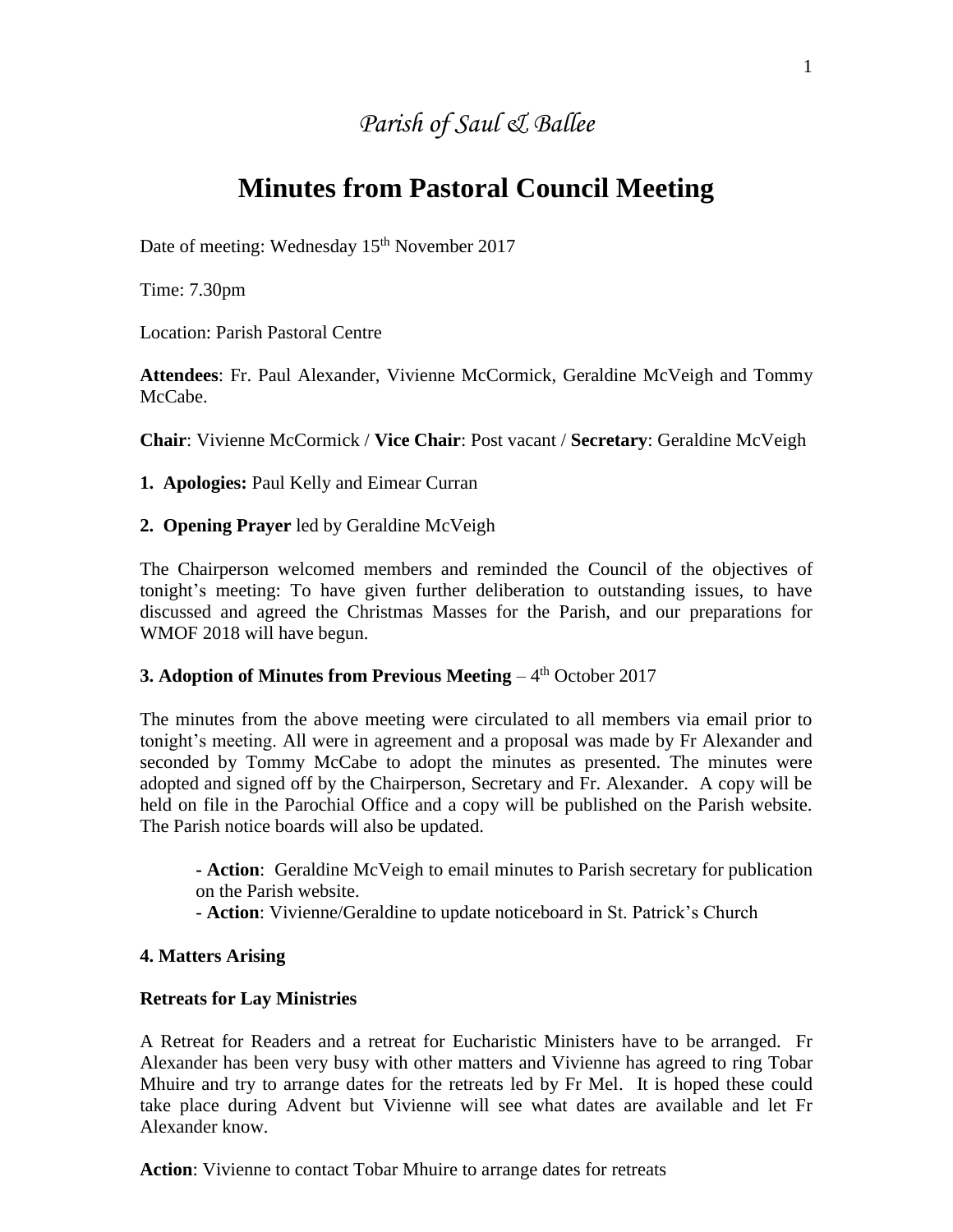#### **Social Gathering for Volunteers**

We had discussed having a special Mass for the intentions of all volunteers on a Saturday evening followed by light refreshments in the Pastoral Centre. Paul Kelly had agreed to meet with Marian Magee and Teresa Cheetam and they met on 20<sup>th</sup> October. As it is too close to Christmas to arrange anything now, they suggested it be held on  $20<sup>th</sup>$  January and it will go in the diary for that date. We need to put out an open invitation to all volunteers to ensure that everyone is invited as there are many volunteer groups in the Parish including SVP, Finance Committee, PPC, Readers, Ministers of the Eucharist, caretakers, office staff, counters, cleaners, Adoration team, choir, flower arrangers, WMOF volunteers and there may be others so it needs to be an open invitation to ensure no one is excluded. It was suggested we approach The Oakley Fayre, Daily Grind, Tony Crane or McCarthy's Crossgar to get quotes for refreshments. Vivienne and Teresa will get quotes for refreshments. We could invite Jim or Paula from the Living Church Office to speak in the Church about volunteering and Fr Alexander agreed to speak to them about this and let them know the proposed date. It would be an opportunity to promote volunteering in the Parish. Fr Alexander proposed we get a few prizes and give all volunteers present a raffle ticket and it was agreed to do this.

- **- Action**: To go in diary for 20<sup>th</sup> January 2017
- **- Action:** Vivienne and Teresa to get quotes for refreshments
- **- Action:** Fr Alexander to speak to Jim and Paula

#### **Memorial Book for the Parish**

Amanda is working on the Memorial Book and historical names are trickling in. A page had been displayed at the back of the Church so people could see what was proposed. The first volume will be printed for  $1<sup>st</sup>$  December and it is hoped it will become more popular when parishioners see it.

**- Action**: First volume to be printed for 1st December.

#### **Parish Newsletter**

Vivienne will get the December issue to Amanda and it will go out the weekend of 2<sup>nd</sup>  $/3<sup>rd</sup>$  December. Fr Alexander said he has a poem which he would like to be published in the Newsletter and will get this to Vivienne to be included in a later issue. Vivienne will include an item on Lourdes in the March issue with information on WMOF and other relevant information.

**- Action**: Vivienne to send December issue to Amanda for printing

#### **Family Prayer Ministry**

There are 28 new pupils in St Patrick's PS, Saul. We received 14 requests to join the Family Prayer Ministry  $-9$  new ones and 5 who already have siblings in the school. There are only 3 new pupils in Ballycruttle – we have received no applications but the new pupils may already have siblings in the Family Prayer Ministry. The Family Prayers for Advent had been circulated to the Council prior to this meeting and all present were in agreement to these going out – they will be sent out to the 58 families participating in the Family Prayer Ministry. The Family Mass has been booked for 16<sup>th</sup> December at 6.30pm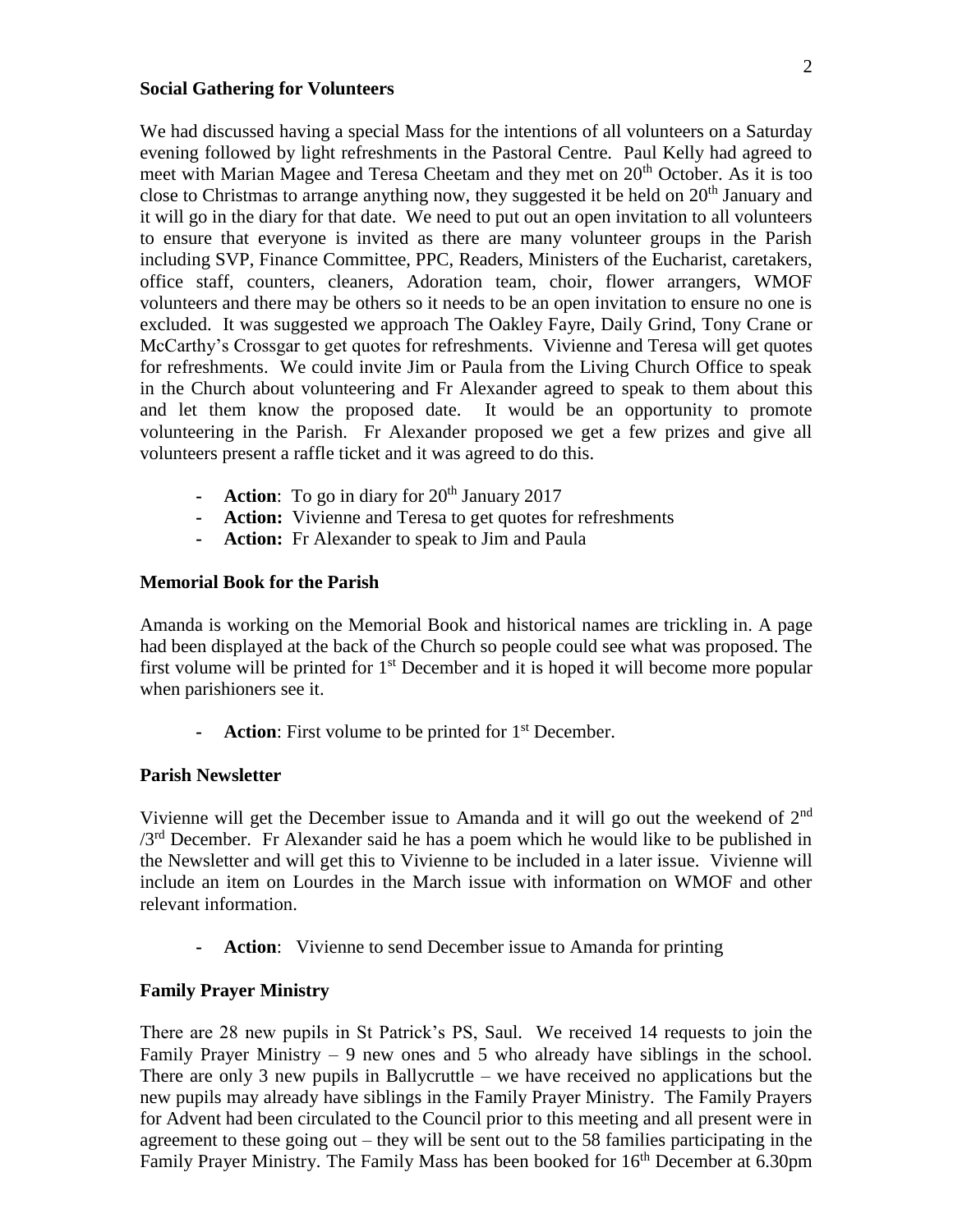and the Pastoral Centre has been booked for refreshments afterwards. We will have tea/coffee and juice with biscuits and traybakes. Chris McLaughlin is to liaise with the schools to get their participation.

We have a good relationship with the schools and normally run a competition for the pupils. Vivienne suggested in view of the WMOF next year P1-3 could be asked to draw a picture of "My Family at Christmas". P4-P7 to enter a poem using this same title. This poem should be no more than 12-16 lines.

- **- Action**: Family Prayers for Advent to go out to schools
- **- Action:** Vivienne to send details of competitions to schools

## **5. Christmas Masses**

Last year the Vigil Masses were 9.00pm in Saul and 11.00pm in Ballycruttle so it was proposed to have the Vigil Mass in Carlin this year, but they also have the Sunday morning Mass on  $24<sup>th</sup>$  December as well. As changing the rota for the alternating Sunday Masses caused confusion last year it was agreed to have the Sunday Masses as on the rota and to have the Vigil Mass in Carlin at 11.00pm and the 11.00am Mass on Christmas Day in Ballycruttle. Mass will be as normal on  $23<sup>rd</sup>$  and  $24<sup>th</sup>$  December. The arrangements for Christmas Masses are as follows:

|                      | Saul              | <b>Ballycruttle</b> | Carlin            |
|----------------------|-------------------|---------------------|-------------------|
| <b>Christmas Eve</b> | $9.00 \text{ pm}$ | $- -$               | .00 <sub>pm</sub> |
| <b>Christmas Day</b> | 9.30 am           | ' 1.00am            | $- -$             |

There will be no Mass during Christmas week except on Friday at 7.00pm. Normal Masses resume on Saturday 30<sup>th</sup> December. There will be no Eucharistic Adoration on Tuesday 26<sup>th</sup> December.

Confessions will be as follows:

|                           | <b>Saul</b>        | <b>Ballycruttle</b> | Carlin             |
|---------------------------|--------------------|---------------------|--------------------|
| 10 <sup>th</sup> December |                    |                     | After 11.00am Mass |
| 17 <sup>th</sup> December |                    | After 11.00am Mass  |                    |
| 18 <sup>th</sup> December | After 10.00am Mass | --                  |                    |
| 20 <sup>th</sup> December | After 10.00am Mass | $ -$                |                    |
| 22 <sup>nd</sup> December | After 7.00pm Mass  |                     |                    |
| $23rd$ December           | After 10.00am Mass | --                  |                    |

**- Action**: Notice of Mass and Confession arrangements to be displayed in Churches and go in December Newsletter.

## **6. WMOF 2018**

The official prayer is now said after Communion at all Masses. Chris, James and Vivienne along with over 80 delegates from around the Diocese attended training for a 6 week programme, The Joy of Love, for parishes and this will be run in the Parish during Lent.

There is also a programme "Practical Activities for Popular Moments" from which we can choose activities for key moments throughout the year. There are 4 sacramental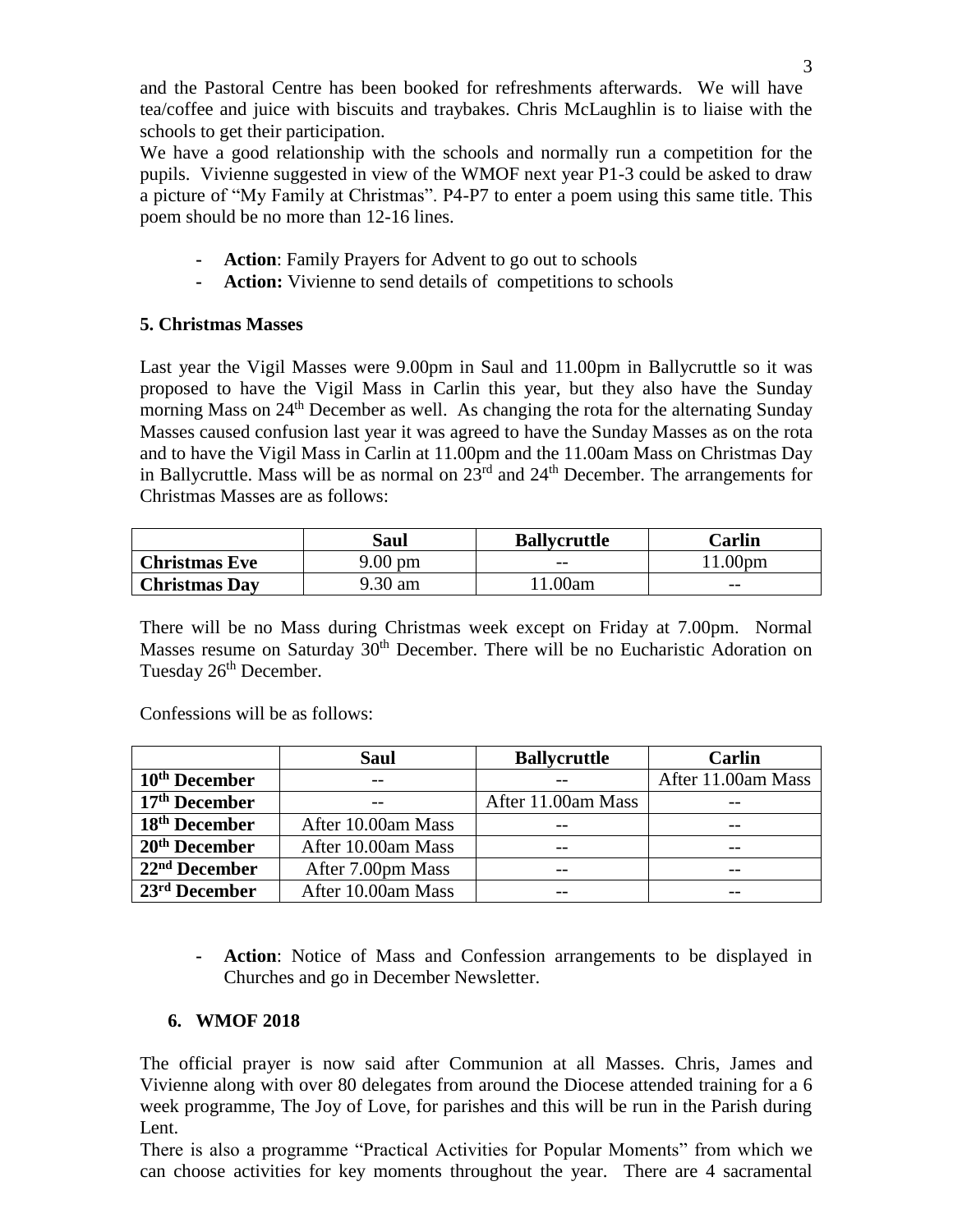moments, Baptism, Marriage, Communion and Confirmation and 9 seasonal moments to choose from. For First Communion there is the Amoris Cube and 40 have been ordered between the two schools and these will be given at First Communion. For Confirmation there is "100,000 Acts of Kindness" and Chris will advise the schools about this. For seasonal moments we can do a Family Prayer Service in November although it was agreed it was too late for this year to do this. Copies of the WMOF icon are being distributed to all parishes and parishes are asked to distribute these to all who attend Mass on Christmas Day to display in their homes. The WMOF icon is going round the parishes and we will try to get it here. In January we can do Family New Year's Resolutions – a sheet can be printed from the website to decide what activities to do. At Easter, families can be given a small bottle of Easter Water to bless their homes, and in May we could do the May altar initiative. These are some of the activities which can be carried out in the Parish.It had been hoped some activities could be run in conjunction with the Community Forum but this is not feasible, although some Strangford parish representatives have indicated they may want to join us for the talks. Vivienne had suggested to the Community Forum that we are prepared to run the Joy of Love programme in Saul and if any of the parishes wish to join us they would be quite welcome. The final Mass of the WMOF is on  $28<sup>th</sup>$  August so we would need to book buses and get tickets now for those wishing to attend. Vivienne will speak to Chris about organising buses so we can let people know what the cost will be. The WMOF prayer has been sent out to the Ministry of Praise and copies are being sent to the schools. 1000 copies have been left in the Church.

- **- Action**: Chris to advise schools of Confirmation activity
- **- Action:** Vivienne to speak to Chris about organising buses for the final Mass.

## **7. Any Other Business**

## **Carol Service**

The Carol Service will be held on  $11<sup>th</sup>$  December at 7.00pm and Amanda, from the choir, will speak to the schools about participating. There will be tea/coffee, juice and biscuits afterwards in the Pastoral Centre.

**- Action**: Amanda to speak to schools regarding Carol Service

## **Pastoral Centre**

Information about the Parish Pastoral Council and photographs of Parish activities are now displayed in the Pastoral Centre.

**- Action**: No further action required

## **Beloved Disciples Course**

Fr Alexander has obtained information about a course which can be run over four sessions, entitled 'Beloved Disciples'. He proposes running it on the coffee morning as it is for older people. He is making enquiries from the Living Church Office and would be keen to run it.